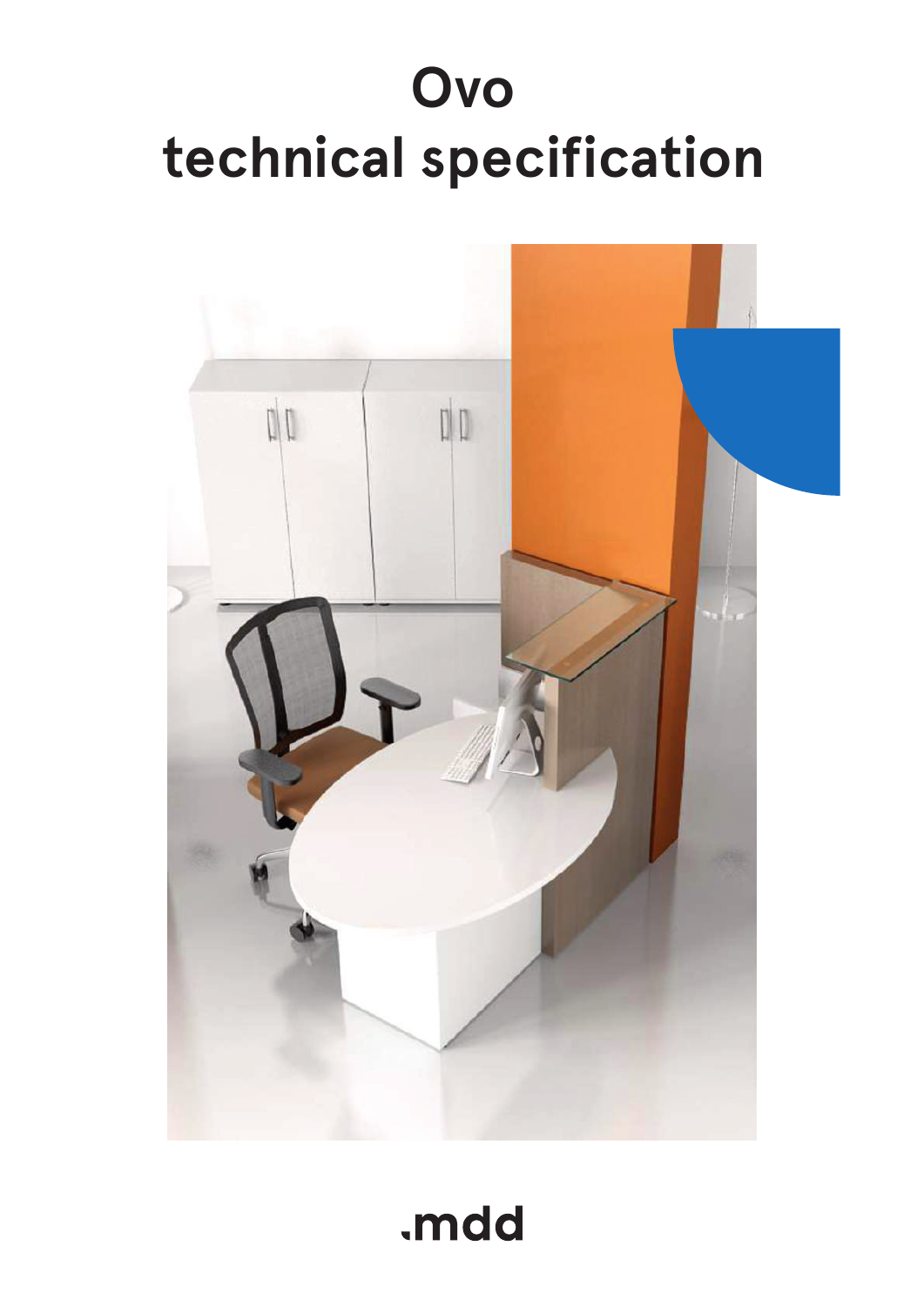#### **MDD has a leading position among manufacturers of office furniture with many awards that prove quality and continuously increase demand for it`s products.**

The realities of today`s market require constant quality improvement at all levels of modern organization. This applies in particular to customer service, marketing, quality of products and also to quality of processes within the company. Partnership relations among employees and with business partners form a base of economic growth and success of the company.

Constant investments in innovative machinery park, optimization of managment systems and an expansion of production halls allow to minimize the lead times for the product of the highest quality.

#### **More than twenty years of experience in office furniture industry come with reference from a long list of companies and institutions to show their appreciation for an efficient and comprehensive service. MDD is higly aware of the environment.**

Being located in the forest region with lake by it1s side, MDD takes the nature seriously and invests constantly in a modern and energy-efficient solutions to preserve the local life. Company puts emphasis on waste segregation and recycling. MDD has been awarded for the exceptional care and involvement in waste disposal. All materials used are environmentally friendly and enjoy a high 95 % rate of being recycled.



### **General informations:**

#### **Warranty :**

MDD products - **5 years**. Electrical components and fabric - **2 years**.

**Certyficate - MFC:**



#### **Assembly:**

product delivered in separate elements

#### **Packing:**

cardboard, **top** - wooden crate

#### **Boards density:**

12 mm - 690 - 750 kg/m3 18 mm - 650 - 690 kg/m3 28 mm - 610 - 630 kg/m3 36 mm - 610 - 630 kg/m3

preparation 02.01.2020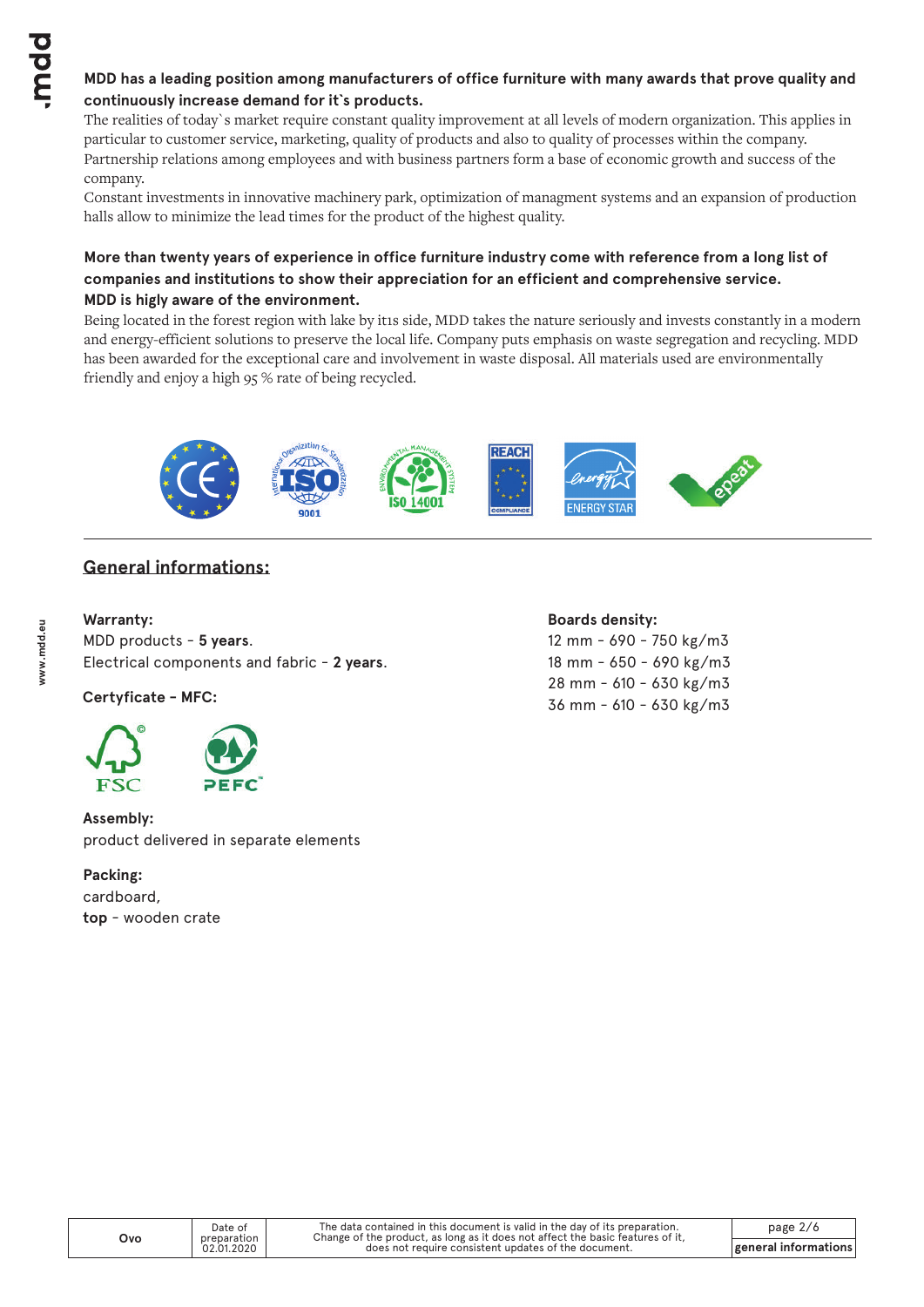### **Technical specification**

- **1. Top** tempered frosted glass 8 mm
- **2. Front** MFC 52 mm
- **3. Worktop** MFC 28 mm, ABS edge
- **4. Body** MFC 28 mm, ABS edge
- **5. Body** MFC 18 mm, ABS edge
- **6. Leveling** 5 mm range
- **7. Rectangular grommet** 90x48 mm
- **8. Dividing storage** MFC 18 mm, ABS edge
- **9. Patent lock**
- **10. Front** MFC 18 mm, ABS edge
- **11. Cable grommets** Ø80 mm



| Ovo | Date of<br>preparation | The data contained in this document is valid in the day of its preparation.<br>Change of the product, as long as it does not affect the basic features of it, | page $3/6$                                                   |
|-----|------------------------|---------------------------------------------------------------------------------------------------------------------------------------------------------------|--------------------------------------------------------------|
|     | 02.01.2020             | does not require consistent updates of the document.                                                                                                          | $^{\prime}$ technical specification $\overline{\phantom{a}}$ |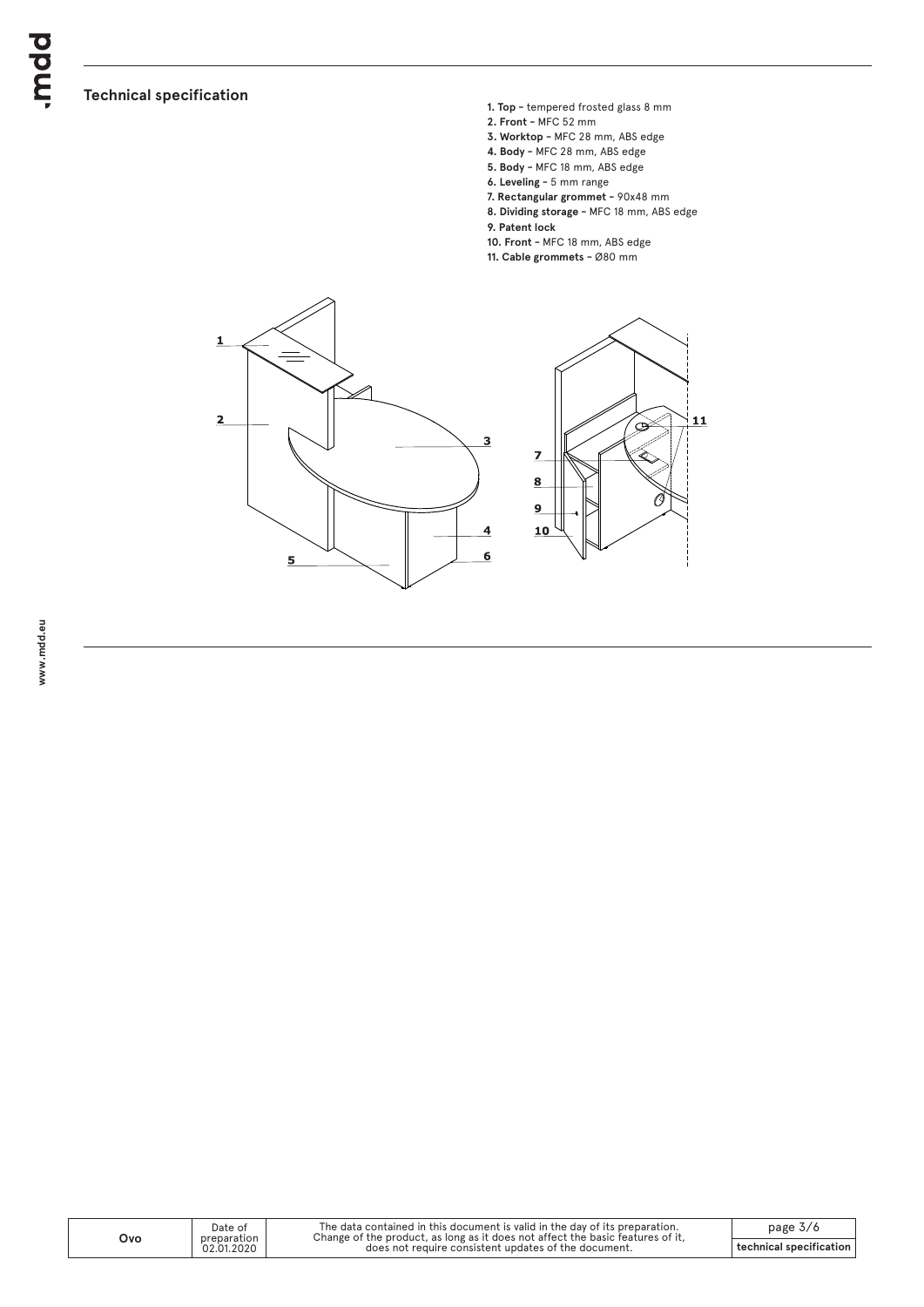bpur.

# **Dimensions**



| Ovo | Date of<br>preparation<br>02.01.2020 | The data contained in this document is valid in the day of its preparation.<br>Change of the product, as long as it does not affect the basic features of it, | page $4/6$      |
|-----|--------------------------------------|---------------------------------------------------------------------------------------------------------------------------------------------------------------|-----------------|
|     |                                      | does not require consistent updates of the document.                                                                                                          | dimensions (mm) |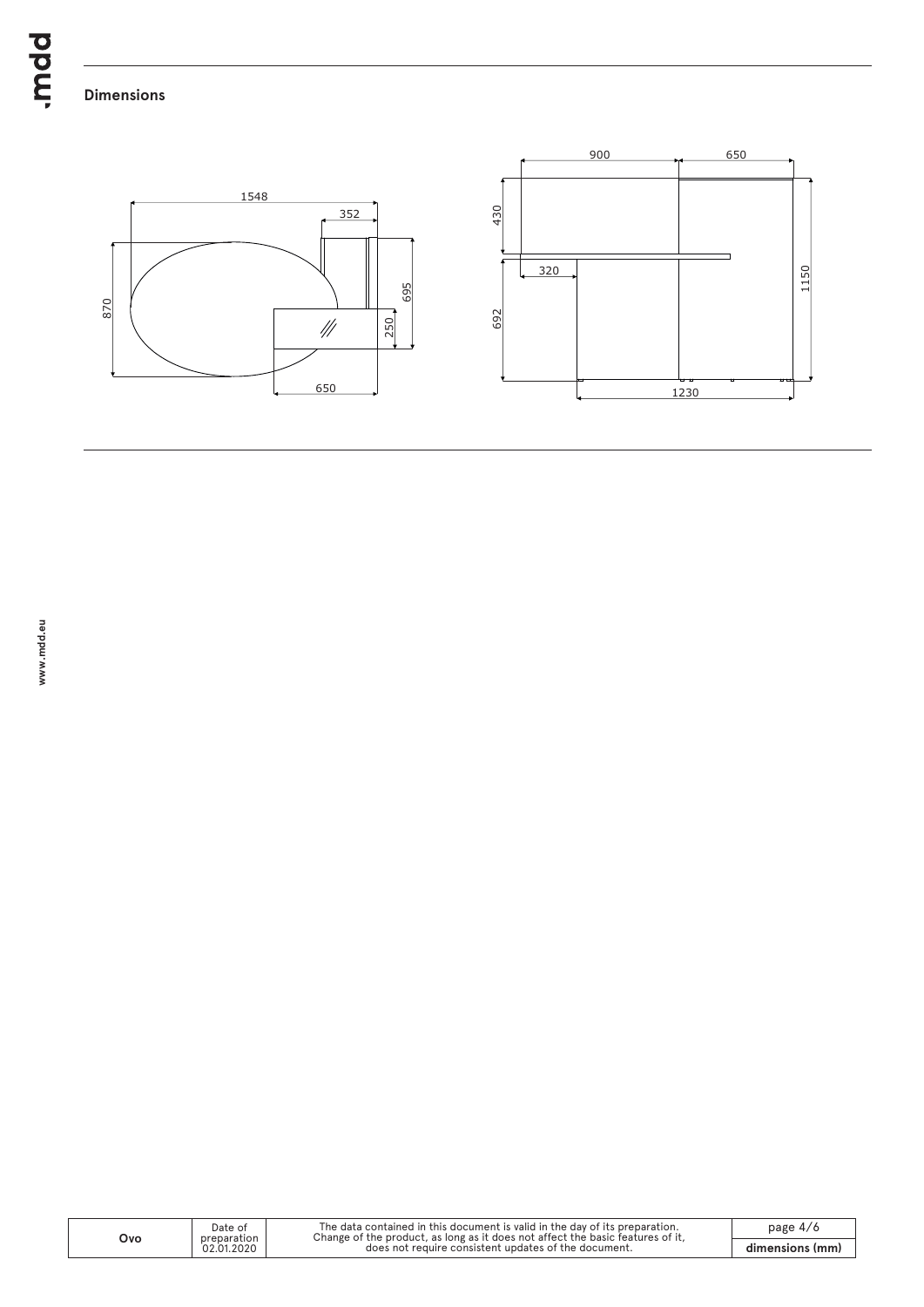# **Reception desks \***



1550 / 870 / 1150 **LOP10** 93 kg



**LOL10** 1550 / 870 / 1150 93 kg

\* dimensions expressed in millimeters: width x depth x height

| Ovo | Date of<br>preparation<br>02.01.2020 | The data contained in this document is valid in the day of its preparation.<br>Change of the product, as long as it does not affect the basic features of it, | page $5/t$ |
|-----|--------------------------------------|---------------------------------------------------------------------------------------------------------------------------------------------------------------|------------|
|     |                                      | does not require consistent updates of the document.                                                                                                          | product:   |